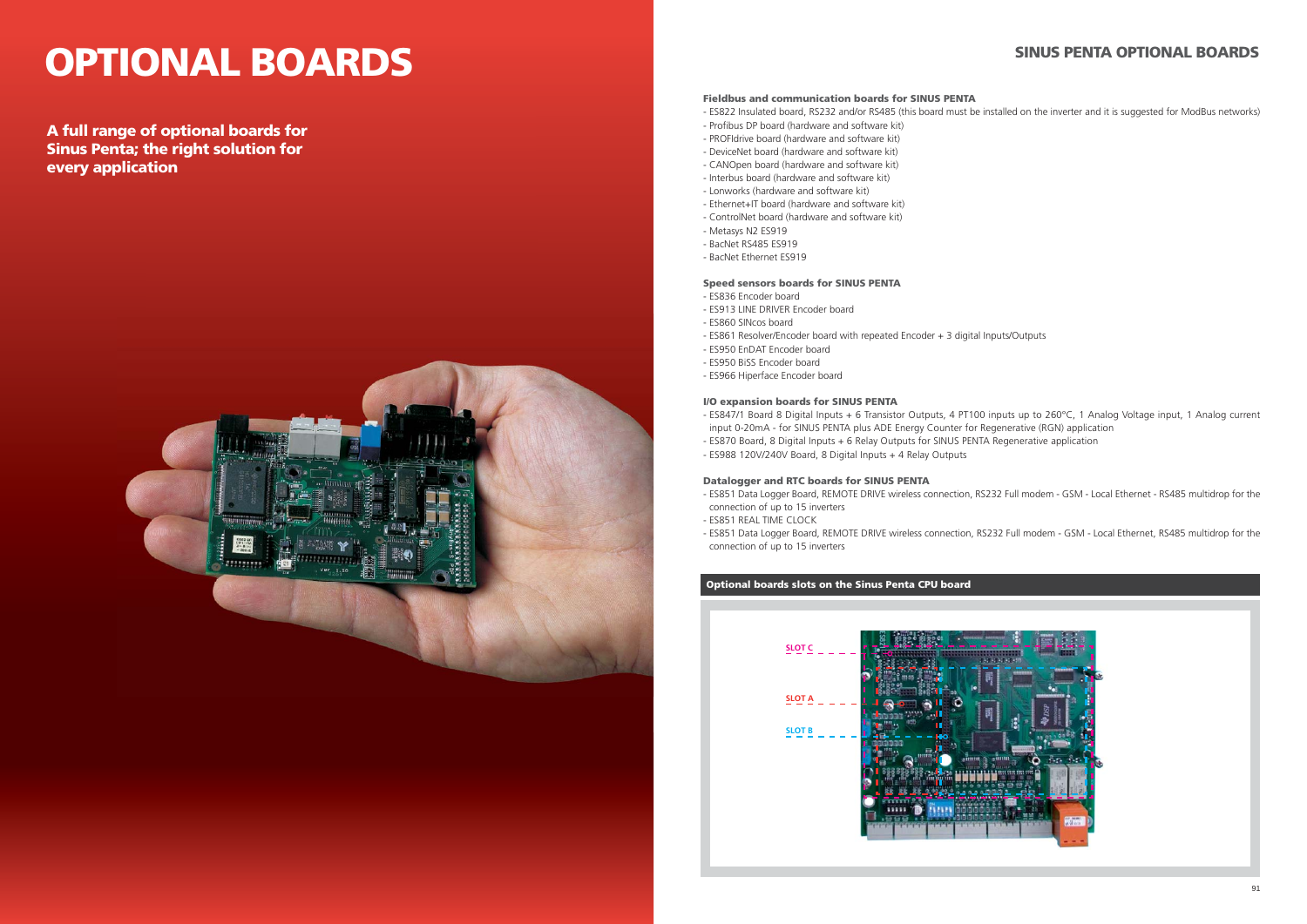### **ES822 ISOLATED SERIAL BOARD**

The isolated serial board RS232/485 controlling SINUS PEN-TA inverters allows connecting a computer through RS232 interface or allows a multidrop connection of Modbus devices through RS485 interface. It provides galvanic isolation of interface signals relating to both the control board ground and the terminal board common of the control board.



The Profibus-DP communications board allows interfacing an inverter of the SINUS PENTA Series and an external control unit, such as a PLC, using a PROFIBUS-DP communications interface. The Sinus PENTA inverter operates as a Slave device and is controlled by a Master device (PLC) through command messages and reference values which are equivalent to the ones sent via terminal board.

PROFIBUS-DP® is a registered trademark of PROFIBUS International.

### **PROFIDRIVE® FIELDBUS BOARD**

CANopen® and CiA® are registered trademarks of CAN in Automation e.V. The CANopen communications board allows interfacing a Sinus PENTA drive with an external control unit using communications interface operating with a CAN protocol of the CANopen type complying with the CIA DS-301 V3.0 specifications.

PROFIdrive® is a registered trademark of PROFIBUS International. The PROFIdrive® communications board allows interfacing an inverter of the SINUS PENTA Series and an external control unit, such as a PLC, using a PROFIdrive® communications interface. The PROFIBUS protocol family is specified in the IEC 61158 standard. The communication with a drive is defined in the PROFIdrive Profile – The PROFIBUS Profile for Adjustable Speed Drives. For further information on PROFIBUS, refer to the above mentioned standards.



### **PROFIBUS-DP® FIELDBUS BOARD**



### **DEVICENET® FIELDBUS BOARD**

DeviceNet is a registered trademark of open DeviceNet Vendor Association.

The DeviceNet® communications board allows interfacing a Sinus PENTA drive with an external control unit through a communications interface using a CAN protocol of the DeviceNet 2.0 type. The baud rate and the MAC ID can be set through the on-board DIP-switches. Max. 512 bytes for input/output data are available; some of them are used for the interfacing with the inverter.

#### **Main features:**

- Baud Rate:125, 250, 500 kbits/s
- DIP-switch for baud rate and MAC ID selection
- Optically isolated DeviceNet interface
- Max. 512 bytes for input & output data
- Max. 2048 bytes for input & output data through mailbox

### **FIELDBUS COMMUNICATION BOARDS**

### **CANOPEN® FIELDBUS BOARD**

The baud rate and the Device Address can be set through the on-board rotary switches. Eight baud rate levels can be set, up to 1Mbit/s. **Main features:**

- Unscheduled data exchange support
- Synch & Freeze operating mode
- Possibility of setting Slave Watch-dog timer
- Eight baud rate levels, from 10kbits/s to 1Mbit/s
- Possibility of setting different Device Addresses up to max. 99 nodes
- Optically isolated CAN interface
- CANopen conformity: CIA DS-301 V3.0

### **INTERBUS® FIELDBUS BOARD**

The INTERBUS communications board allows interfacing a Sinus PENTA drive with an external control unit using communications interface operating with an INTERBUS protocol. INTERBUS is an open Fieldbus network, standardized in the International standard IEC 61158. INTERBUS is very popular in automobile production. Today, the installed base is  $> 6$  Million INTERBUS nodes. INTERBUS products are certified by the INTERBUS club for interoperability and compatibility with the INTERBUS standards.

INTERBUS has been designed as a fast sensor / actuator network for transmitting cyclic process data in industrial environments. Due to its transmission procedure and its ring topology, INTERBUS offers excellent features like fast, cyclical and time-equidistant transmission, optimal diagnostics and easy installation procedures.









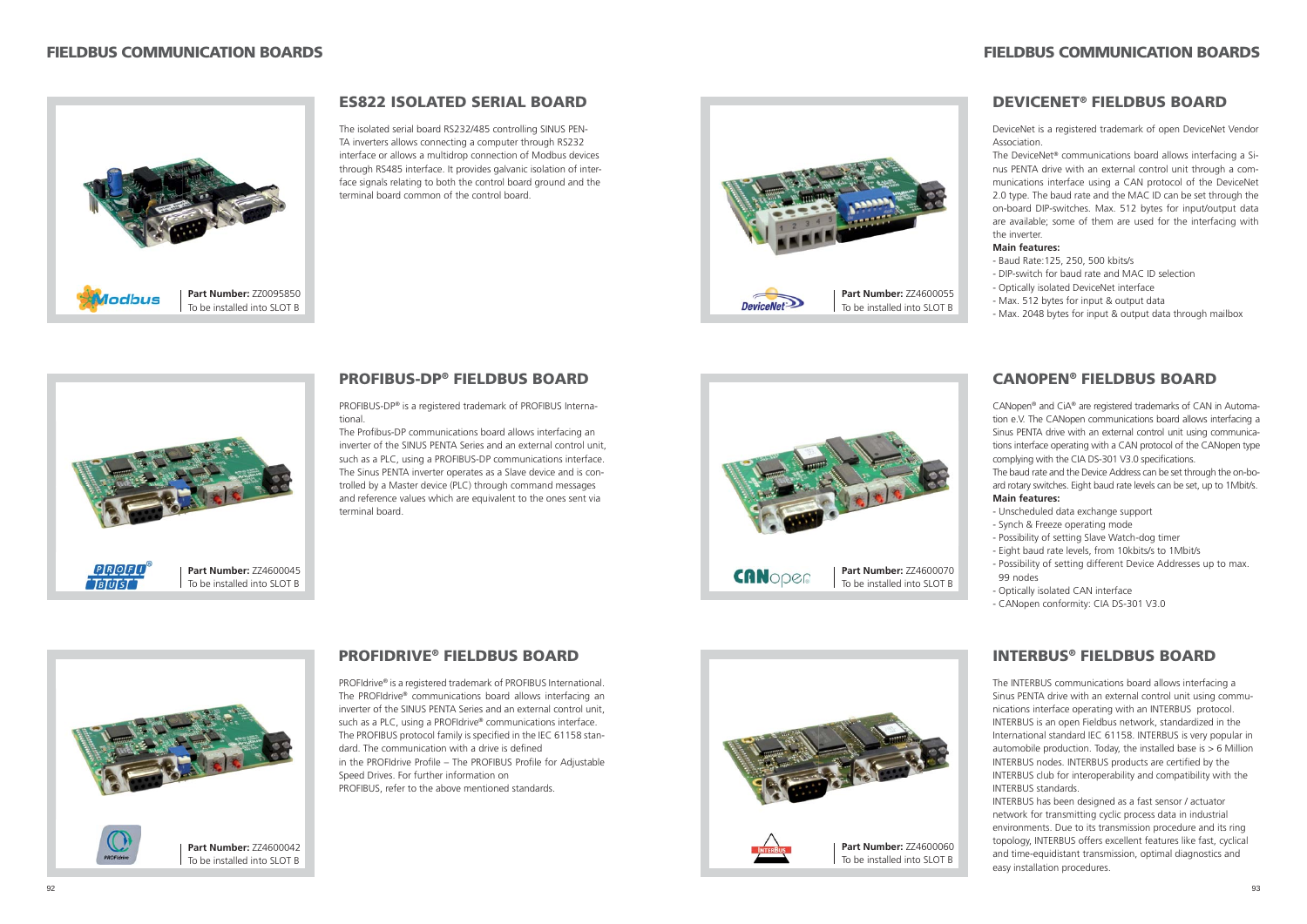### **LONWORKS® FIELDBUS BOARD**

The LONWORKS communications board allows interfacing a Sinus PENTA drive with an external control unit using communications interface operating with a LONWORKS protocol. Lonworks networks can be found in all key building automation sub-systems including heating, ventilation, and air conditioning, lighting, boilers, air handlers, security, elevators, fire detection, access control, energy monitoring, irrigation control, and window blinds.

### **ETHERNET BOARD**

Ethernet communications board allows interfacing a Sinus PEN-TA inverter to an external control unit with a communications interface operating with a Modbus/TCP Ethernet (IEEE 802) protocol complying with the Modbus-IDA V1.0 specifications. The IP rating for the communications board can be configured both through the on-board DIP-switches and automatically (network assignation through a DHCP protocol). The communications board performs automatic negotiation with the mains if the baud rate is set to 10 or 100 Mbits/s.

### **ES919 METASYS® N2 BOARD**

Metasys is a registered trademark of Johnson Controls Inc. The ES919 BOARD communications board allows interfacing a Sinus PENTA drive with an external control unit using communications interface operating with a Metasys protocol. ES919 board for Metasys® N2 uses RS485 serial port to communicate with the system via the communication protocol "Metasys N2" by Johnson Controls (http://www.johnsoncontrols.com). ES919 board includes the ProtoCessor ASP-485 module.









### **FIELDBUS COMMUNICATION BOARDS**

### **POWER SUPPLY BOARDS**

### **ES919 BACNET/RS485 BOARD**

The BACnet/RS485 Module card uses RS485 serial port to communicate with the system via the BACnet MSTP communications protocol.

The card is composed of the ProtoCessor FFP-485 module and of support/interface board ES919.

### **ES919 BACNET/ETHERNET BOARD**

The Module BACnet/Ethernet board uses the Ethernet port to communicate with the system using the BACnet communications protocol.

BACnet - A Data Communication Protocol for Building Automation and Control Networks. Developed under the auspices of the American Society of Heating, Refrigerating and Air-Conditioning Engineers (ASHRAE), BACnet is an American national standard, a European standard, a national standard in more than 30 Countries, and an ISO global standard (ISO 16484-5). The protocol is supported and maintained by ASHRAE Standing Standard Project Committee 135 (SSPC 135). Please see http:// www.bacnet.org.

This board is composed of the ProtoCessor FFP-485 communications module.

### **ES914 AUXILIARY POWER SUPPLY BOARD**

ES914 provides insulated power supply to the inverters of the SINUS PENTA series through RS485 connector.

It is supplied on a board-holder support with rear plug connector for DIN rail type OMEGA 35mm.

ES914 board also provides insulation of RS485 signals on the inverter connector. 3-zone insulation is provided: the 24Vdc supply input section, the RS485 section on the Master side and RS485 + 9Vdc supply output on the inverter side are electrically isolated.

ES914 board transmits data in just one direction at a time (halfduplex transmission).

ES914 board is equipped with two indicator LEDs indicating RS485 communication failures. Wiring mismatch (if any) is also detected.





**Part Number:** ZZ0101790 To be installed outside the inverter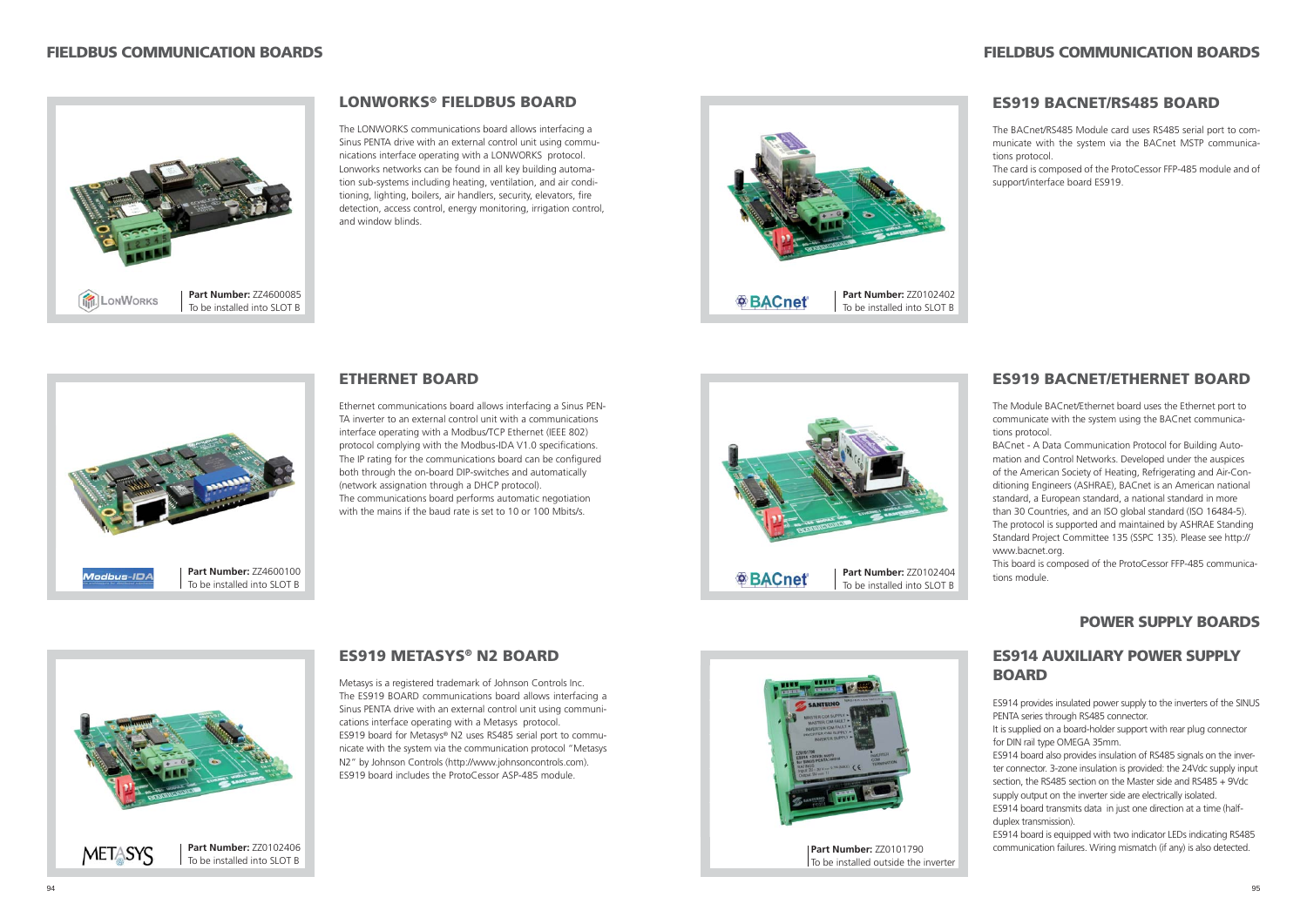### **ES913 LINE DRIVER ENCODER BOARD**

Board for incremental, bidirectional encoder to be used as a speed feedback for the inverters of the SINUS series. It allows the acquisition of encoders with power supply ranging from 5 to 24VDC (adjustable output voltage) with line driver outputs. The encoder board is to be installed into SLOT A.

### **SPEED SENSORS BOARDS**

### **ES836 ENCODER BOARD**

- **Three-channel mode:** increments low speed resolution and is suitable for slow rotation speed actuators requiring very accurate measurement of speed and position.
- **Five-channel mode:** detects the absolute mechanical position as soon as the inverter is first started up.

Board for incremental, bidirectional encoder to be used as a speed feedback for inverters of the SINUS series. It allows the acquisition of encoders with power supply ranging from 5 to 15VDC (adjustable output voltage) with complementary outputs (Line Driver, Push-Pull, TTL outputs). It can also be connected to 24DC encoders with both complementary and single-ended push-pull or PNP/NPN outputs.





### **ES860 SIN/COS ENCODER BOARD**

Board for encoders provided with 1Volt peak-to-peak analog outputs. To be used to provide speed feedback and/or position feedback for the inverters of the SINUS PENTA series. Two acquisition modes as follows:

#### **Main features:**

- Two channels acquired via zero crossing and bidirectional digital counter with quadrature direction
- Zero index control for accurate alignment
- Two channels acquired in analog mode for absolute angle detection (12-bit resolution)

### **ES966 Hiperface ENCODER BOARD**

HIPERFACE® is a registered trademark by SICK STEGMANN. The Hiperface Encoder Board allows users to connect singleturn or multi-turn encoders that have the HIPERFACE® interface to provide speed feedback and/or position feedback for the inverters of the Sinus PENTA series.

HIPERFACE® interface have been designed as Motor Feedback systems for drive technology. This results in compact design.

## **ES950 BiSS/EnDat ENCODER BOARD**

The encoder board allows connecting absolute encoders with digital serial interface using mutually exclusive BiSS and EnDat 2.2 protocols and allows using them to provide speed feedback and/or position feedback for the inverters of the Sinus PENTA series.

The absolute measurement allows detecting the exact position of the motor as soon as the inverter is started, thus avoiding demanding alignment checks.

The ES950 board also features control logics for additional functions, such as the acquisition of differential incremental signals from external encoders and the control of optoisolated digital inputs/outputs.







### **ES861 RESOLVER AND INCREMENTAL ENCODER BOARD**

Board for resolver signals, it converts them into 12-bit digital signals that can be used as speed and/or position feedback for the inverters of the SINUS PENTA series.

It also generates the sinusoidal signal for the resolver excitation and features dedicated logics for the acquisition of differential signals sent from incremental encoders and for the control of optoisolated digital inputs and outputs.

#### **Main features:**

- Resolver to Digital (RtD) conversion allowing selecting motor position readout or speed readout.
- Configurable frequency and gain of the excitation signal and the reading signals from the Resolver.
- Incremental encoder output generated from RtD to linedriver (TIA/EIA-422) at 1024 pls/rev, repeated also to the internal bus of the inverter.

![](_page_3_Picture_9.jpeg)